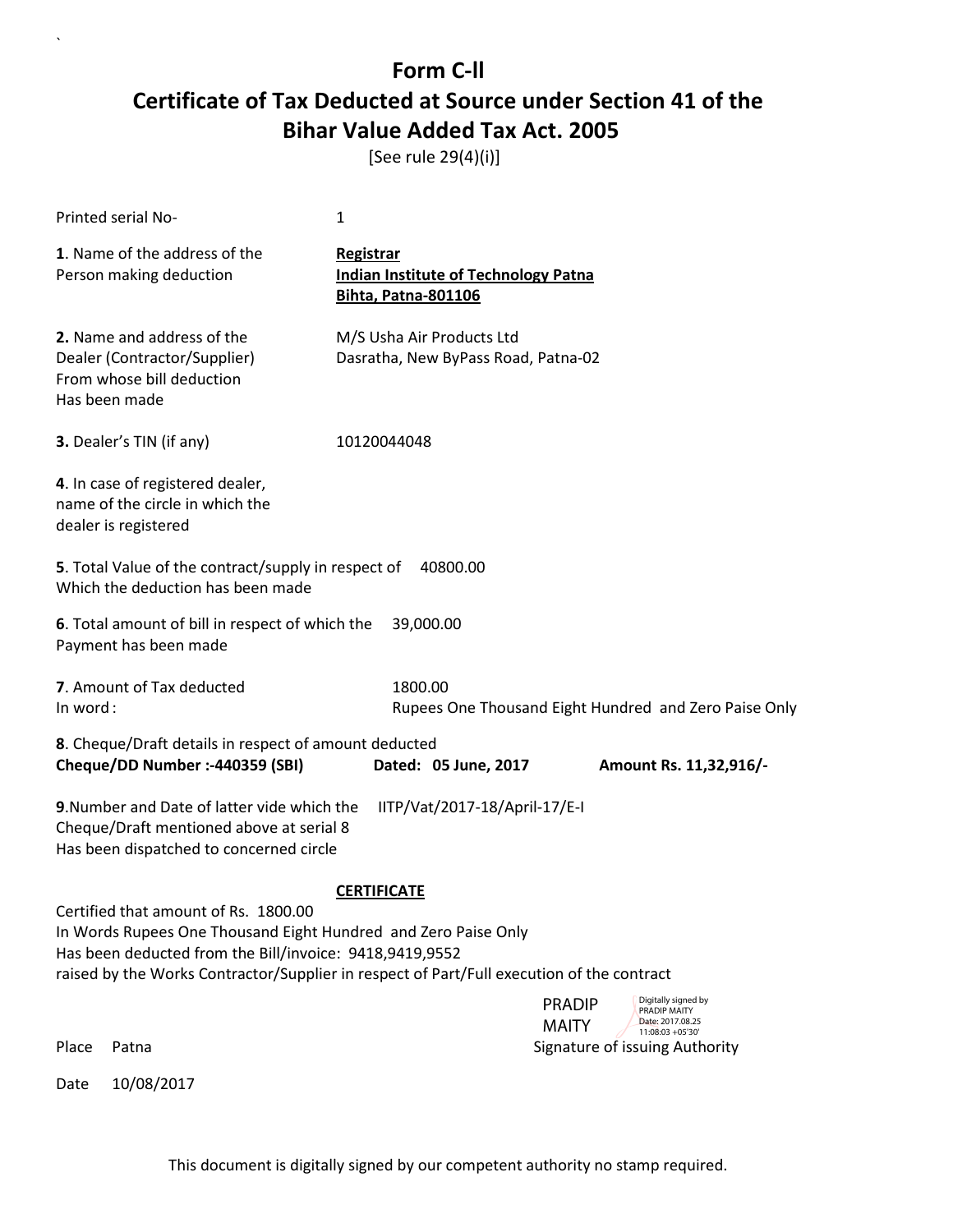[See rule 29(4)(i)]

|          | Printed serial No-                                                                                                                                                                                                                                 | 2                  |                                                                           |               |                                                         |
|----------|----------------------------------------------------------------------------------------------------------------------------------------------------------------------------------------------------------------------------------------------------|--------------------|---------------------------------------------------------------------------|---------------|---------------------------------------------------------|
|          | 1. Name of the address of the<br>Person making deduction                                                                                                                                                                                           | Registrar          | <b>Indian Institute of Technology Patna</b><br><b>Bihta, Patna-801106</b> |               |                                                         |
|          | 2. Name and address of the<br>Dealer (Contractor/Supplier)<br>From whose bill deduction<br>Has been made                                                                                                                                           | Patna              | M/S hubnet Computers                                                      |               |                                                         |
|          | 3. Dealer's TIN (if any)                                                                                                                                                                                                                           | 10156529089        |                                                                           |               |                                                         |
|          | 4. In case of registered dealer,<br>name of the circle in which the<br>dealer is registered                                                                                                                                                        |                    |                                                                           |               |                                                         |
|          | 5. Total Value of the contract/supply in respect of<br>Which the deduction has been made                                                                                                                                                           |                    | 12,519.00                                                                 |               |                                                         |
|          | 6. Total amount of bill in respect of which the<br>Payment has been made                                                                                                                                                                           |                    | 11,810.00                                                                 |               |                                                         |
| In word: | 7. Amount of Tax deducted                                                                                                                                                                                                                          |                    | 709.00<br>Rupees Seven Hundred Nine and Zero Paise Only                   |               |                                                         |
|          | 8. Cheque/Draft details in respect of amount deducted<br>Cheque/DD Number :- 440359 (SBI)                                                                                                                                                          |                    | Dated: 05 June, 2017                                                      |               | Amount Rs. 11,32,916/-                                  |
|          | 9. Number and Date of latter vide which the<br>Cheque/Draft mentioned above at serial 8<br>Has been dispatched to concerned circle                                                                                                                 |                    | IITP/Vat/2017-18/April-17/E-I                                             |               |                                                         |
|          |                                                                                                                                                                                                                                                    | <b>CERTIFICATE</b> |                                                                           |               |                                                         |
|          | Certified that amount of Rs. 709.00<br>In Words Rupees Seven Hundred Nine and Zero Paise Only<br>Has been deducted from the Bill/invoice: 526,527,525<br>raised by the Works Contractor/Supplier in respect of Part/Full execution of the contract |                    |                                                                           |               |                                                         |
|          |                                                                                                                                                                                                                                                    |                    |                                                                           | <b>PRADIP</b> | Digitally signed by<br>PRADIP MAITY<br>Date: 2017.08.25 |
| Place    | Patna                                                                                                                                                                                                                                              |                    |                                                                           | <b>MAITY</b>  | 11:08:31 +05'30"<br>Signature of issuing Authority      |
| Date     | 10/08/2017                                                                                                                                                                                                                                         |                    |                                                                           |               |                                                         |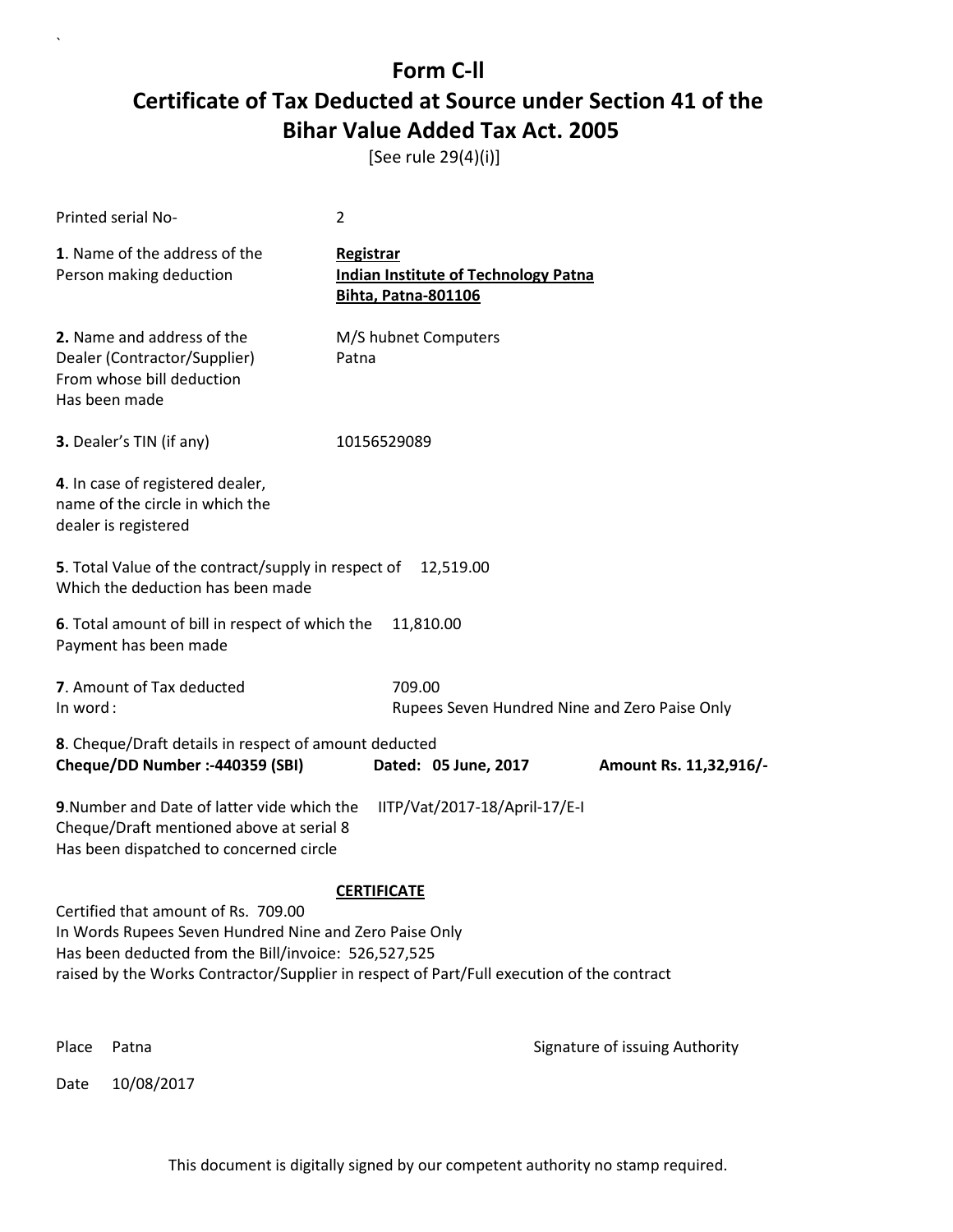[See rule 29(4)(i)]

| Printed serial No-                                                                                                                                           | 3                                                                                                                                                                                                         |
|--------------------------------------------------------------------------------------------------------------------------------------------------------------|-----------------------------------------------------------------------------------------------------------------------------------------------------------------------------------------------------------|
| 1. Name of the address of the<br>Person making deduction                                                                                                     | <b>Registrar</b><br><b>Indian Institute of Technology Patna</b><br><b>Bihta, Patna-801106</b>                                                                                                             |
| 2. Name and address of the<br>Dealer (Contractor/Supplier)<br>From whose bill deduction<br>Has been made                                                     | M/s Kailash Aqua Technology                                                                                                                                                                               |
| 3. Dealer's TIN (if any)                                                                                                                                     | 10591724072                                                                                                                                                                                               |
| 4. In case of registered dealer,<br>name of the circle in which the<br>dealer is registered                                                                  |                                                                                                                                                                                                           |
| 5. Total Value of the contract/supply in respect of<br>Which the deduction has been made                                                                     | 12,592                                                                                                                                                                                                    |
| 6. Total amount of bill in respect of which the<br>Payment has been made                                                                                     | 10,950                                                                                                                                                                                                    |
| 7. Amount of Tax deducted<br>In word:<br>Only                                                                                                                | 1,642<br>Rupees One Thousand Six Hundred Forty Two and Zero Paise                                                                                                                                         |
| 8. Cheque/Draft details in respect of amount deducted<br>Cheque/DD Number :- 440359 (SBI)                                                                    | Dated: 05 June, 2017<br>Amount Rs. 11,32,916/-                                                                                                                                                            |
| 9. Number and Date of latter vide which the<br>Cheque/Draft mentioned above at serial 8<br>Has been dispatched to concerned circle                           | IITP/Vat/2017-18/April-17/E-I                                                                                                                                                                             |
|                                                                                                                                                              | <b>CERTIFICATE</b>                                                                                                                                                                                        |
| Certified that amount of Rs. 1,642<br>In Words Rupees One Thousand Six Hundred Forty Two and Zero Paise Only<br>Has been deducted from the Bill/invoice: 161 | raised by the Works Contractor/Supplier in respect of Part/Full execution of the contract<br>Digitally signed by<br><b>PRADIP</b><br>PRADIP MAITY<br>Date: 2017.08.25<br><b>MAITY</b><br>11:08:48 +05'30' |
| Place<br>Patna                                                                                                                                               | Signature of issuing Authority                                                                                                                                                                            |
| 10/08/2017<br>Date                                                                                                                                           |                                                                                                                                                                                                           |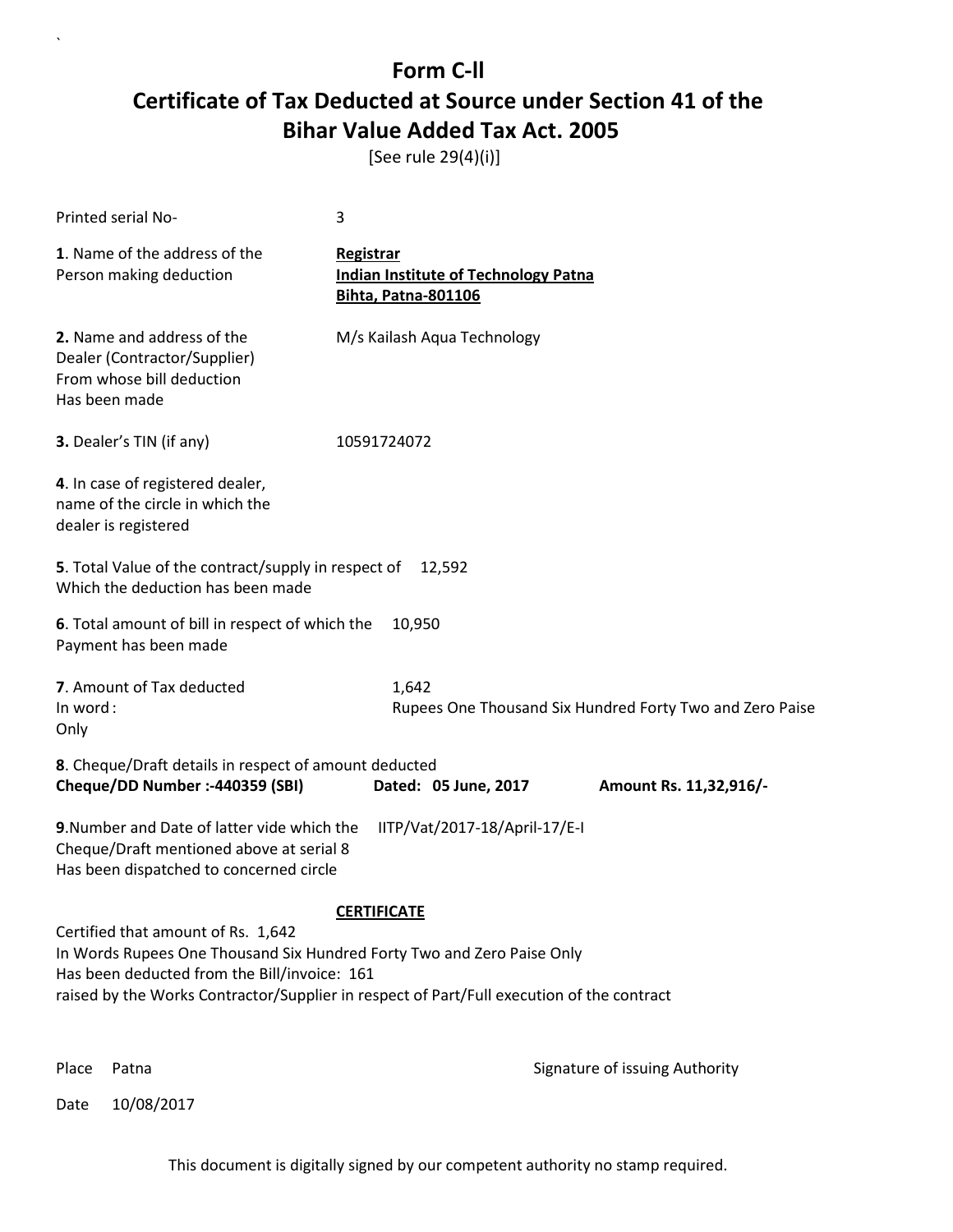[See rule 29(4)(i)]

| Printed serial No-                                                                                                                                                                                                                                                                                                                                                       | 4                                                                                             |  |
|--------------------------------------------------------------------------------------------------------------------------------------------------------------------------------------------------------------------------------------------------------------------------------------------------------------------------------------------------------------------------|-----------------------------------------------------------------------------------------------|--|
| 1. Name of the address of the<br>Person making deduction                                                                                                                                                                                                                                                                                                                 | <b>Registrar</b><br><b>Indian Institute of Technology Patna</b><br><b>Bihta, Patna-801106</b> |  |
| 2. Name and address of the<br>Dealer (Contractor/Supplier)<br>From whose bill deduction<br>Has been made                                                                                                                                                                                                                                                                 | M/s Harsh Electric & Electricals<br>Patna                                                     |  |
| 3. Dealer's TIN (if any)                                                                                                                                                                                                                                                                                                                                                 | 10048260030                                                                                   |  |
| 4. In case of registered dealer,<br>name of the circle in which the<br>dealer is registered                                                                                                                                                                                                                                                                              |                                                                                               |  |
| 5. Total Value of the contract/supply in respect of<br>Which the deduction has been made                                                                                                                                                                                                                                                                                 | 19,769.00                                                                                     |  |
| 6. Total amount of bill in respect of which the<br>Payment has been made                                                                                                                                                                                                                                                                                                 | 17,191.00                                                                                     |  |
| 7. Amount of Tax deducted<br>In word:<br>Paise Only                                                                                                                                                                                                                                                                                                                      | 2,578.00<br>Rupees Two Thousand Five Hundred Seventy Eight and Zero                           |  |
| 8. Cheque/Draft details in respect of amount deducted<br>Cheque/DD Number :- 440359 (SBI)                                                                                                                                                                                                                                                                                | Dated: 05 June, 2017<br>Amount Rs. 11,32,916/-                                                |  |
| 9. Number and Date of latter vide which the<br>Cheque/Draft mentioned above at serial 8<br>Has been dispatched to concerned circle                                                                                                                                                                                                                                       | IITP/Vat/2017-18/April-17/E-I                                                                 |  |
| <b>CERTIFICATE</b><br>Certified that amount of Rs. 2,578.00<br>In Words Rupees Two Thousand Five Hundred Seventy Eight and Zero Paise Only<br>Has been deducted from the Bill/invoice: 05.04.17<br>raised by the Works Contractor/Supplier in respect of Part/Full execution of the contract<br>Digitally signed by<br><b>PRADIP</b><br>PRADIP MAITY<br>Date: 2017.08.25 |                                                                                               |  |
| Place<br>Patna                                                                                                                                                                                                                                                                                                                                                           | <b>MAITY</b><br>11:09:01 +05'30'<br>Signature of issuing Authority                            |  |

Date 10/08/2017

 $\overline{\phantom{a}}$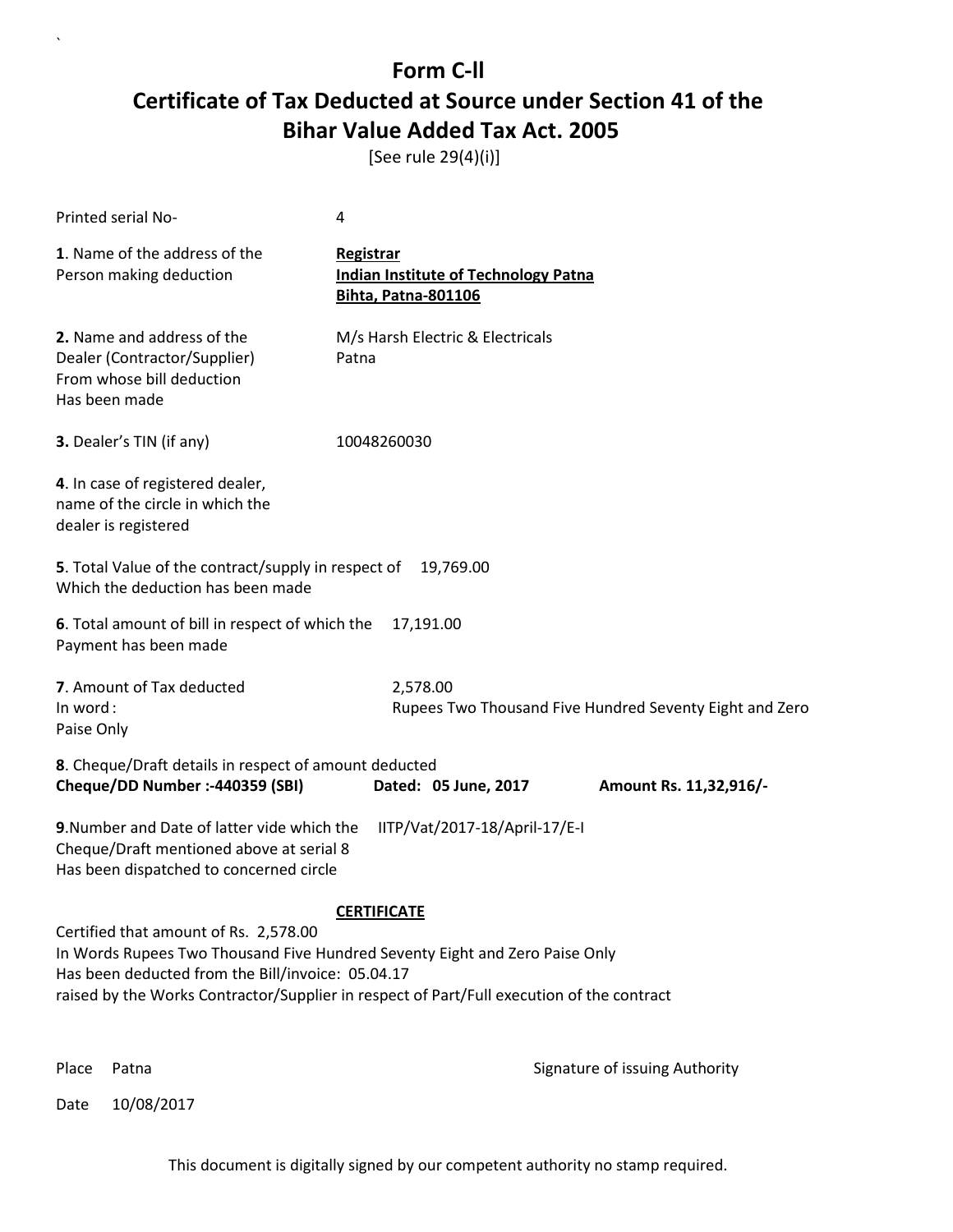[See rule 29(4)(i)]

| Printed serial No-                                                                                                                               | 5                                                                                         |  |  |  |
|--------------------------------------------------------------------------------------------------------------------------------------------------|-------------------------------------------------------------------------------------------|--|--|--|
| 1. Name of the address of the<br>Person making deduction                                                                                         | Registrar<br><b>Indian Institute of Technology Patna</b><br><b>Bihta, Patna-801106</b>    |  |  |  |
| 2. Name and address of the<br>Dealer (Contractor/Supplier)<br>From whose bill deduction<br>Has been made                                         | M/s Vaishnavi Enterprises<br>Patna                                                        |  |  |  |
| 3. Dealer's TIN (if any)                                                                                                                         | 10043948038                                                                               |  |  |  |
| 4. In case of registered dealer,<br>name of the circle in which the<br>dealer is registered                                                      |                                                                                           |  |  |  |
| 5. Total Value of the contract/supply in respect of<br>1.331<br>Which the deduction has been made                                                |                                                                                           |  |  |  |
| 6. Total amount of bill in respect of which the<br>Payment has been made                                                                         | 1,157                                                                                     |  |  |  |
| 7. Amount of Tax deducted<br>In word:                                                                                                            | 174<br>Rupees One Hundred Seventy Four and Zero Paise Only                                |  |  |  |
| 8. Cheque/Draft details in respect of amount deducted                                                                                            |                                                                                           |  |  |  |
| Cheque/DD Number :- 440359 (SBI)                                                                                                                 | Dated: 05 June, 2017<br>Amount Rs. 11,32,916/-                                            |  |  |  |
| 9. Number and Date of latter vide which the<br>Cheque/Draft mentioned above at serial 8<br>Has been dispatched to concerned circle               | IITP/Vat/2017-18/April-17/E-I                                                             |  |  |  |
|                                                                                                                                                  | <b>CERTIFICATE</b>                                                                        |  |  |  |
| Certified that amount of Rs. 174<br>In Words Rupees One Hundred Seventy Four and Zero Paise Only<br>Has been deducted from the Bill/invoice: 830 | raised by the Works Contractor/Supplier in respect of Part/Full execution of the contract |  |  |  |
|                                                                                                                                                  | Digitally signed by<br><b>PRADIP</b><br>PRADIP MAITY                                      |  |  |  |
| Place<br>Patna                                                                                                                                   | Date: 2017.08.25<br><b>MAITY</b><br>11:09:17 +05'30'<br>Signature of issuing Authority    |  |  |  |
| 10/08/2017<br>Date                                                                                                                               |                                                                                           |  |  |  |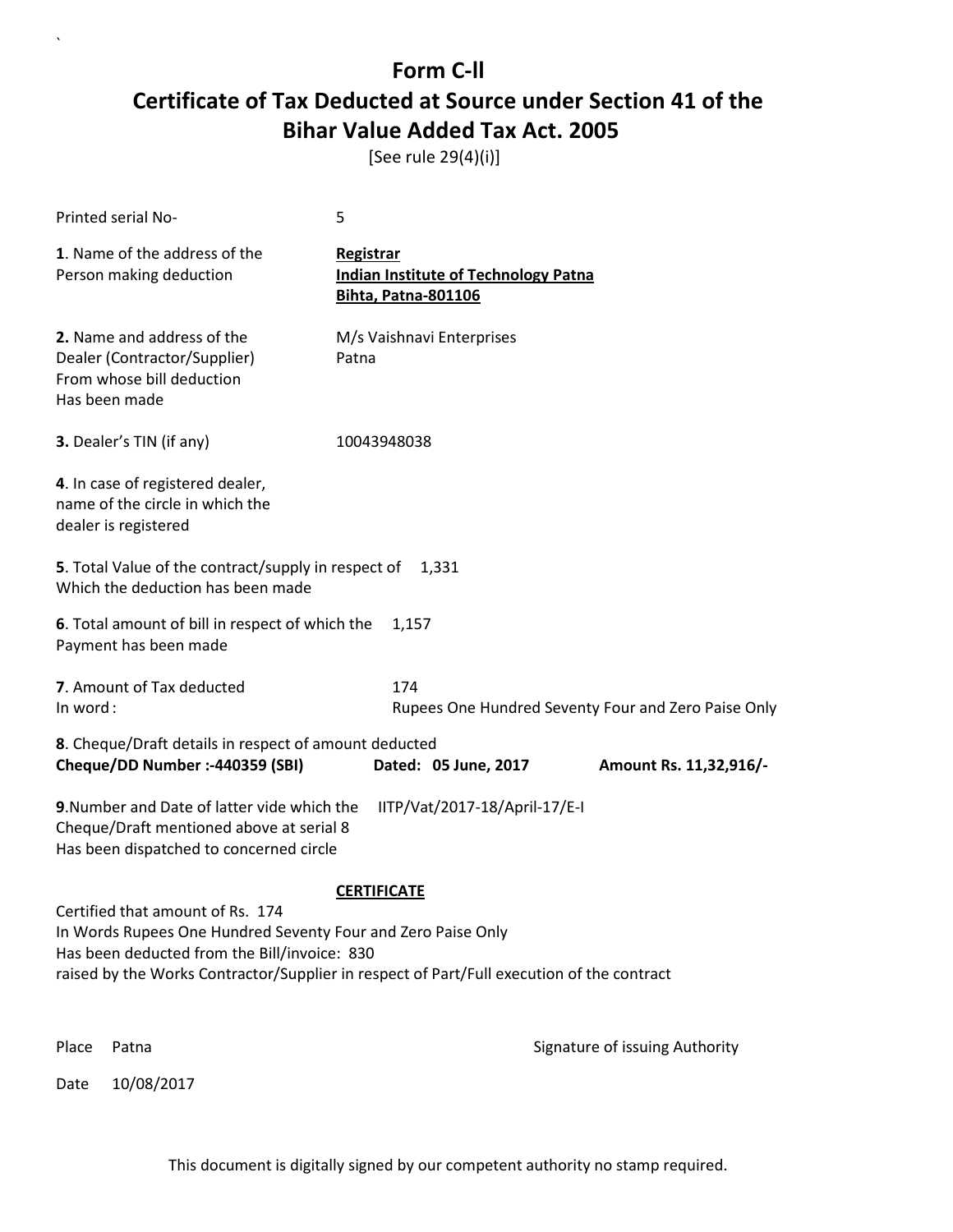[See rule 29(4)(i)]

 $\overline{\phantom{a}}$ 

| Printed serial No-                                                                                                                                         | 6                                                                                                                                                 |
|------------------------------------------------------------------------------------------------------------------------------------------------------------|---------------------------------------------------------------------------------------------------------------------------------------------------|
| 1. Name of the address of the<br>Person making deduction                                                                                                   | <b>Registrar</b><br><b>Indian Institute of Technology Patna</b><br><b>Bihta, Patna-801106</b>                                                     |
| 2. Name and address of the<br>Dealer (Contractor/Supplier)<br>From whose bill deduction<br>Has been made                                                   | India Marketing<br>patna                                                                                                                          |
| 3. Dealer's TIN (if any)                                                                                                                                   | 10150282052                                                                                                                                       |
| 4. In case of registered dealer,<br>name of the circle in which the<br>dealer is registered                                                                |                                                                                                                                                   |
| 5. Total Value of the contract/supply in respect of<br>Which the deduction has been made                                                                   | 3,498.00                                                                                                                                          |
| 6. Total amount of bill in respect of which the<br>Payment has been made                                                                                   | 3,042.00                                                                                                                                          |
| 7. Amount of Tax deducted<br>In word:                                                                                                                      | 456.00<br>Rupees Four Hundred Fifty Six and Zero Paise Only                                                                                       |
| 8. Cheque/Draft details in respect of amount deducted<br>Cheque/DD Number :- 440359 (SBI)                                                                  | Dated: 05 June, 2017<br>Amount Rs. 11,32,916/-                                                                                                    |
| 9. Number and Date of latter vide which the<br>Cheque/Draft mentioned above at serial 8<br>Has been dispatched to concerned circle                         | IITP/Vat/2017-18/April-17/E-I                                                                                                                     |
|                                                                                                                                                            | <b>CERTIFICATE</b>                                                                                                                                |
| Certified that amount of Rs. 456.00<br>In Words Rupees Four Hundred Fifty Six and Zero Paise Only<br>Has been deducted from the Bill/invoice: IM/17-18/018 | raised by the Works Contractor/Supplier in respect of Part/Full execution of the contract<br>Digitally signed by<br><b>PRADIP</b><br>PRADIP MAITY |
| Place<br>Patna                                                                                                                                             | Date: 2017.08.25<br><b>MAITY</b><br>11:09:30 +05'30'                                                                                              |
| 10/08/2017<br>Date                                                                                                                                         | Signature of issuing Authority                                                                                                                    |
|                                                                                                                                                            |                                                                                                                                                   |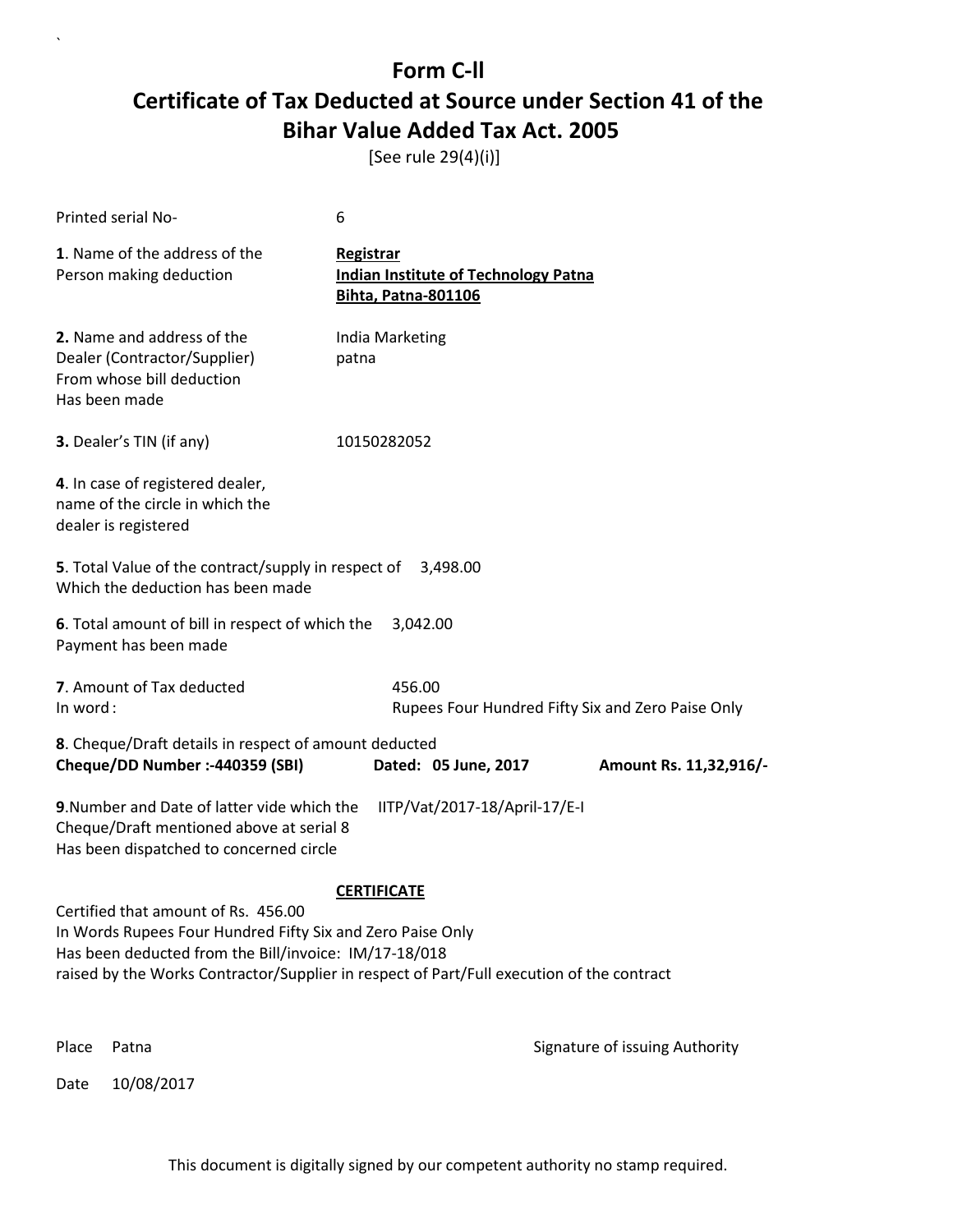[See rule 29(4)(i)]

| Printed serial No-                                                                                                                                                | 7                                                                                               |
|-------------------------------------------------------------------------------------------------------------------------------------------------------------------|-------------------------------------------------------------------------------------------------|
| 1. Name of the address of the<br>Person making deduction                                                                                                          | Registrar<br><b>Indian Institute of Technology Patna</b><br><b>Bihta, Patna-801106</b>          |
| 2. Name and address of the<br>Dealer (Contractor/Supplier)<br>From whose bill deduction<br>Has been made                                                          | Sky net<br>162, Patliputra Colony, Patna-13                                                     |
| 3. Dealer's TIN (if any)                                                                                                                                          | 10151248075                                                                                     |
| 4. In case of registered dealer,<br>name of the circle in which the<br>dealer is registered                                                                       |                                                                                                 |
| 5. Total Value of the contract/supply in respect of 6,502.00<br>Which the deduction has been made                                                                 |                                                                                                 |
| 6. Total amount of bill in respect of which the<br>Payment has been made                                                                                          | 6,134.00                                                                                        |
| 7. Amount of Tax deducted<br>In word:                                                                                                                             | 368.00<br>Rupees Three Hundred Sixty Eight and Zero Paise Only                                  |
| 8. Cheque/Draft details in respect of amount deducted<br>Cheque/DD Number :- 440359 (SBI)                                                                         | Dated: 05 June, 2017<br>Amount Rs. 11,32,916/-                                                  |
| 9. Number and Date of latter vide which the<br>Cheque/Draft mentioned above at serial 8<br>Has been dispatched to concerned circle                                | IITP/Vat/2017-18/April-17/E-I                                                                   |
|                                                                                                                                                                   | <b>CERTIFICATE</b>                                                                              |
| Certified that amount of Rs. 368.00<br>In Words Rupees Three Hundred Sixty Eight and Zero Paise Only<br>Has been deducted from the Bill/invoice: 2324, 2287, 2423 | raised by the Works Contractor/Supplier in respect of Part/Full execution of the contract       |
|                                                                                                                                                                   | Digitally signed by<br><b>PRADIP</b><br><b>PRADIP MAITY</b><br>Date: 2017.08.25<br><b>MAITY</b> |
| Place<br>Patna                                                                                                                                                    | 11:09:45 +05'30'<br>Signature of issuing Authority                                              |
| 10/08/2017<br>Date                                                                                                                                                |                                                                                                 |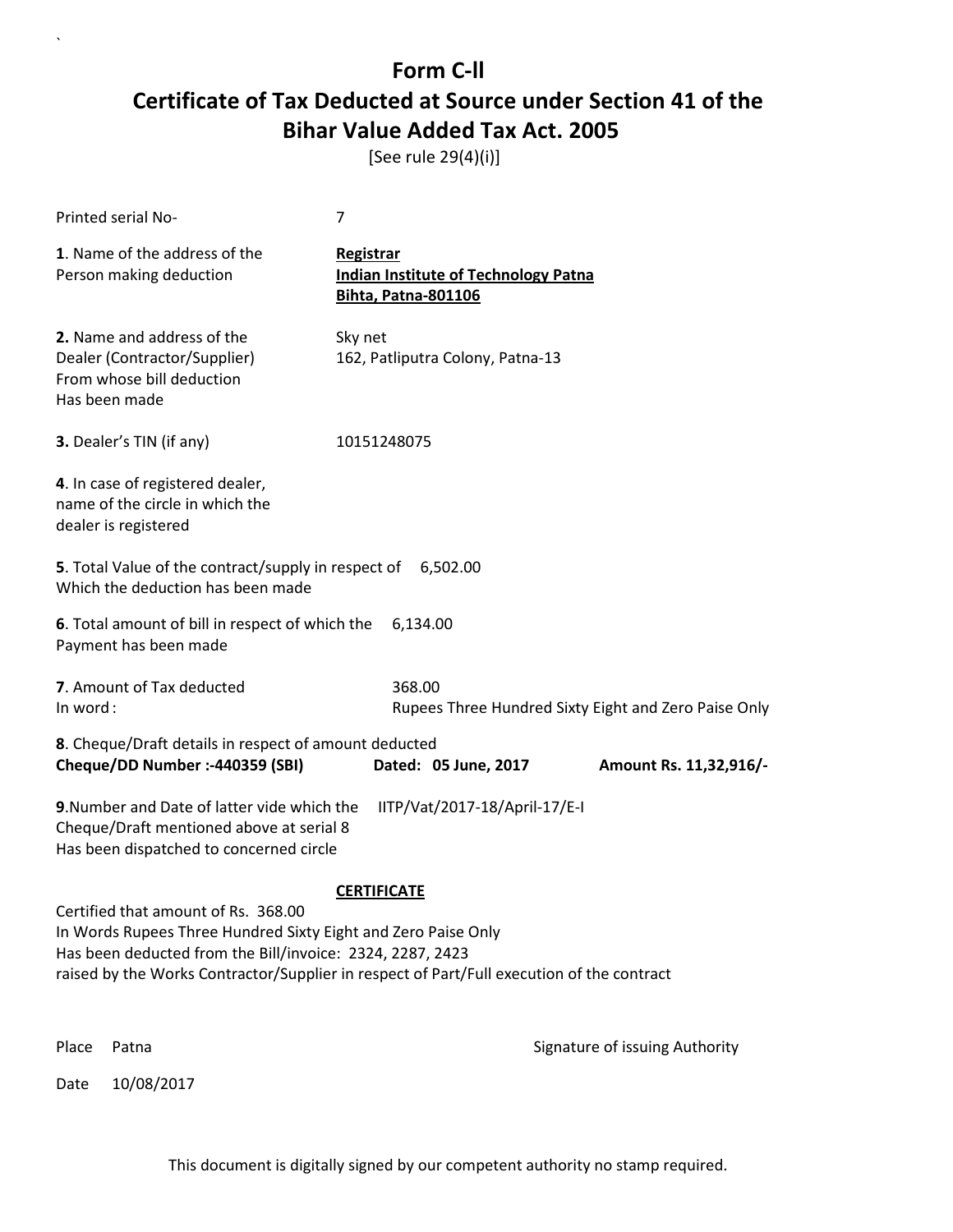[See rule 29(4)(i)]

| Printed serial No-                                                                                       |                                                                                                                                    | 8                                                                                                                                                      |                                                                                 |
|----------------------------------------------------------------------------------------------------------|------------------------------------------------------------------------------------------------------------------------------------|--------------------------------------------------------------------------------------------------------------------------------------------------------|---------------------------------------------------------------------------------|
| 1. Name of the address of the<br>Person making deduction                                                 |                                                                                                                                    | <b>Registrar</b><br><b>Indian Institute of Technology Patna</b><br><b>Bihta, Patna-801106</b>                                                          |                                                                                 |
| 2. Name and address of the<br>Dealer (Contractor/Supplier)<br>From whose bill deduction<br>Has been made |                                                                                                                                    | Gyan Mandir<br>Patna                                                                                                                                   |                                                                                 |
| 3. Dealer's TIN (if any)                                                                                 |                                                                                                                                    | 10156278020                                                                                                                                            |                                                                                 |
| 4. In case of registered dealer,<br>name of the circle in which the<br>dealer is registered              |                                                                                                                                    |                                                                                                                                                        |                                                                                 |
|                                                                                                          | 5. Total Value of the contract/supply in respect of 2,754.00<br>Which the deduction has been made                                  |                                                                                                                                                        |                                                                                 |
| Payment has been made                                                                                    | 6. Total amount of bill in respect of which the 2,512.00                                                                           |                                                                                                                                                        |                                                                                 |
| 7. Amount of Tax deducted<br>In word:                                                                    |                                                                                                                                    | 242.00                                                                                                                                                 | Rupees Two Hundred Forty Two and Zero Paise Only                                |
|                                                                                                          | 8. Cheque/Draft details in respect of amount deducted<br>Cheque/DD Number :- 440359 (SBI)                                          | Dated: 05 June, 2017                                                                                                                                   | Amount Rs. 11,32,916/-                                                          |
|                                                                                                          | 9. Number and Date of latter vide which the<br>Cheque/Draft mentioned above at serial 8<br>Has been dispatched to concerned circle | IITP/Vat/2017-18/April-17/E-I                                                                                                                          |                                                                                 |
|                                                                                                          |                                                                                                                                    | <b>CERTIFICATE</b>                                                                                                                                     |                                                                                 |
|                                                                                                          | Certified that amount of Rs. 242.00<br>Has been deducted from the Bill/invoice: 817                                                | In Words Rupees Two Hundred Forty Two and Zero Paise Only<br>raised by the Works Contractor/Supplier in respect of Part/Full execution of the contract |                                                                                 |
|                                                                                                          |                                                                                                                                    |                                                                                                                                                        | Digitally signed by<br><b>PRADIP</b><br><b>PRADIP MAITY</b><br>Date: 2017.08.25 |
| Place<br>Patna                                                                                           |                                                                                                                                    |                                                                                                                                                        | <b>MAITY</b><br>14:53:48 + 05'30'<br>Signature of issuing Authority             |
| 10/08/2017<br>Date                                                                                       |                                                                                                                                    |                                                                                                                                                        |                                                                                 |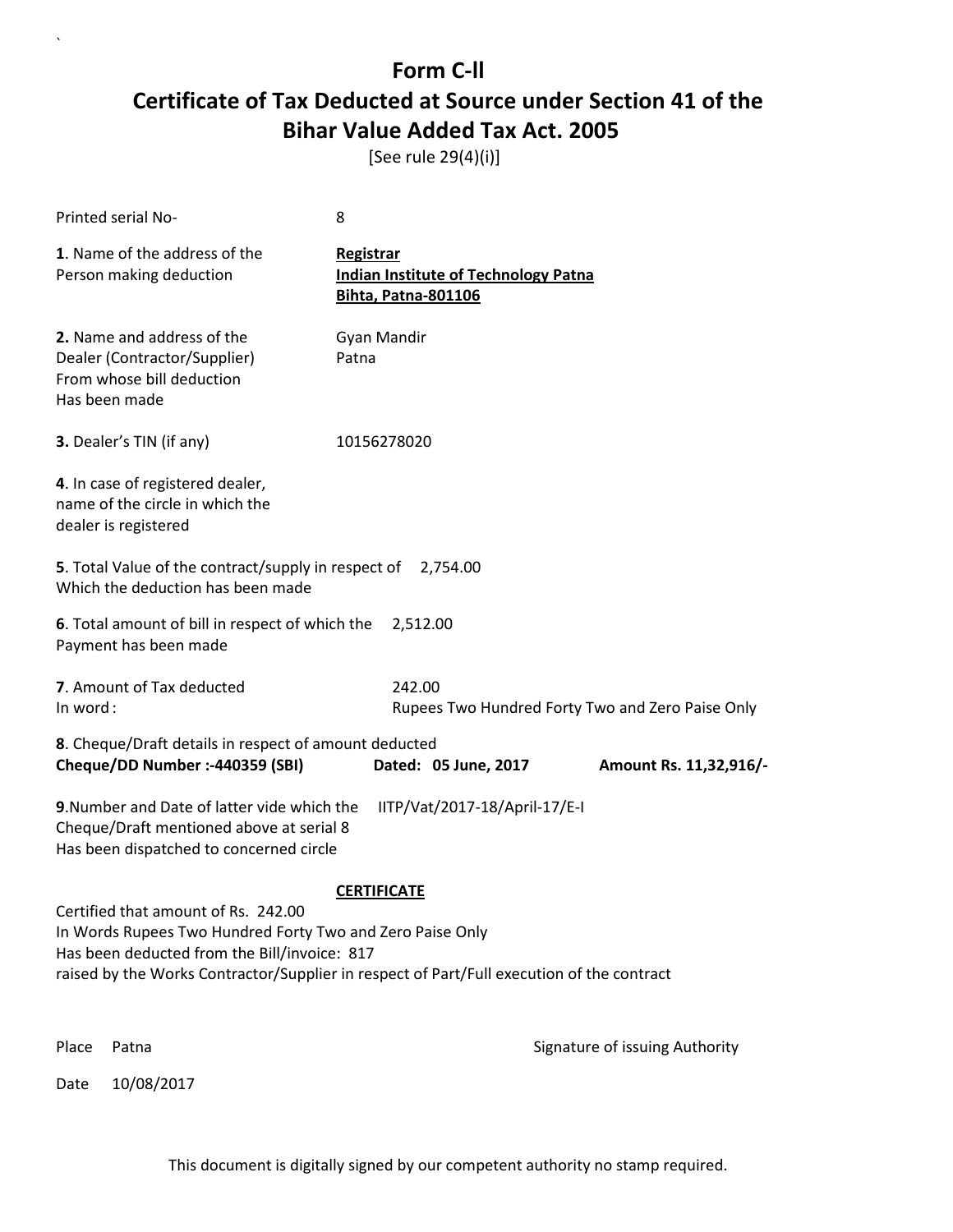[See rule 29(4)(i)]

 $\overline{\phantom{a}}$ 

| Printed serial No-                                                                                                                                                                                                                                                                                                | 9                                                                                             |  |
|-------------------------------------------------------------------------------------------------------------------------------------------------------------------------------------------------------------------------------------------------------------------------------------------------------------------|-----------------------------------------------------------------------------------------------|--|
| 1. Name of the address of the<br>Person making deduction                                                                                                                                                                                                                                                          | <b>Registrar</b><br><b>Indian Institute of Technology Patna</b><br><b>Bihta, Patna-801106</b> |  |
| 2. Name and address of the<br>Dealer (Contractor/Supplier)<br>From whose bill deduction<br>Has been made                                                                                                                                                                                                          | Lakhmani Infotech<br>Patna                                                                    |  |
| 3. Dealer's TIN (if any)                                                                                                                                                                                                                                                                                          | 10110510015                                                                                   |  |
| 4. In case of registered dealer,<br>name of the circle in which the<br>dealer is registered                                                                                                                                                                                                                       |                                                                                               |  |
| 5. Total Value of the contract/supply in respect of<br>Which the deduction has been made                                                                                                                                                                                                                          | 48866                                                                                         |  |
| 6. Total amount of bill in respect of which the<br>Payment has been made                                                                                                                                                                                                                                          | 46,100.00                                                                                     |  |
| 7. Amount of Tax deducted<br>In word:<br>Only                                                                                                                                                                                                                                                                     | 2766<br>Rupees Two Thousand Seven Hundred Sixty Six and Zero Paise                            |  |
| 8. Cheque/Draft details in respect of amount deducted<br>Cheque/DD Number :- 440359 (SBI)                                                                                                                                                                                                                         | Dated: 05 June, 2017<br>Amount Rs. 11,32,916/-                                                |  |
| 9. Number and Date of latter vide which the<br>Cheque/Draft mentioned above at serial 8<br>Has been dispatched to concerned circle                                                                                                                                                                                | IITP/Vat/2017-18/April-17/E-I                                                                 |  |
|                                                                                                                                                                                                                                                                                                                   | <b>CERTIFICATE</b>                                                                            |  |
| Certified that amount of Rs. 2766<br>In Words Rupees Two Thousand Seven Hundred Sixty Six and Zero Paise Only<br>Has been deducted from the Bill/invoice: INT/LI29/R/2016-17<br>raised by the Works Contractor/Supplier in respect of Part/Full execution of the contract<br>Digitally signed by<br><b>PRADIP</b> |                                                                                               |  |
|                                                                                                                                                                                                                                                                                                                   | PRADIP MAITY<br>Date: 2017.08.25<br><b>MAITY</b><br>14:54:06 +05'30'                          |  |
| Place<br>Patna                                                                                                                                                                                                                                                                                                    | Signature of issuing Authority                                                                |  |
| 10/08/2017<br>Date                                                                                                                                                                                                                                                                                                |                                                                                               |  |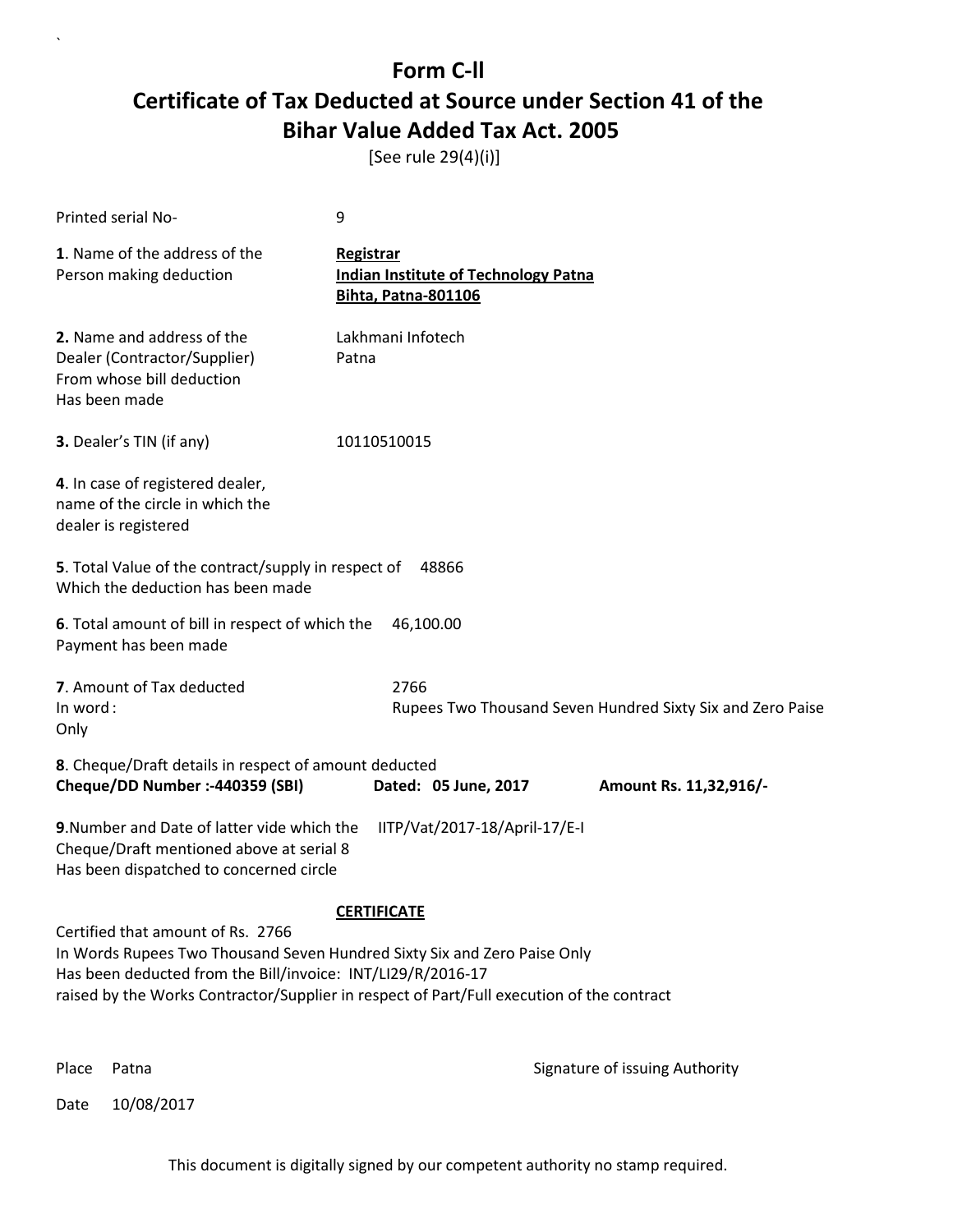[See rule 29(4)(i)]

 $\overline{\phantom{a}}$ 

| Printed serial No-                                                                                                                                                    | 10                                                                                                                                |  |  |  |
|-----------------------------------------------------------------------------------------------------------------------------------------------------------------------|-----------------------------------------------------------------------------------------------------------------------------------|--|--|--|
| 1. Name of the address of the<br>Person making deduction                                                                                                              | <b>Registrar</b><br><b>Indian Institute of Technology Patna</b><br><b>Bihta, Patna-801106</b>                                     |  |  |  |
| 2. Name and address of the<br>Dealer (Contractor/Supplier)<br>From whose bill deduction<br>Has been made                                                              | Keshav Agency<br>Patna                                                                                                            |  |  |  |
| 3. Dealer's TIN (if any)                                                                                                                                              | 10157834081                                                                                                                       |  |  |  |
| 4. In case of registered dealer,<br>name of the circle in which the<br>dealer is registered                                                                           |                                                                                                                                   |  |  |  |
| 5. Total Value of the contract/supply in respect of<br>Which the deduction has been made                                                                              | 27,000.00                                                                                                                         |  |  |  |
| 6. Total amount of bill in respect of which the<br>25,556.00<br>Payment has been made                                                                                 |                                                                                                                                   |  |  |  |
| 7. Amount of Tax deducted<br>In word:<br>Only                                                                                                                         | 1,444.00<br>Rupees One Thousand Four Hundred Forty Four and Zero Paise                                                            |  |  |  |
| 8. Cheque/Draft details in respect of amount deducted<br>Cheque/DD Number :- 440359 (SBI)<br>Dated: 05 June, 2017<br>Amount Rs. 11,32,916/-                           |                                                                                                                                   |  |  |  |
| 9. Number and Date of latter vide which the<br>IITP/Vat/2017-18/April-17/E-I<br>Cheque/Draft mentioned above at serial 8<br>Has been dispatched to concerned circle   |                                                                                                                                   |  |  |  |
| <b>CERTIFICATE</b>                                                                                                                                                    |                                                                                                                                   |  |  |  |
| Certified that amount of Rs. 1,444.00<br>In Words Rupees One Thousand Four Hundred Forty Four and Zero Paise Only<br>Has been deducted from the Bill/invoice: 113,114 |                                                                                                                                   |  |  |  |
|                                                                                                                                                                       | raised by the Works Contractor/Supplier in respect of Part/Full execution of the contract<br>Digitally signed by<br><b>PRADIP</b> |  |  |  |
|                                                                                                                                                                       | PRADIP MAITY<br>Date: 2017.08.25<br><b>MAITY</b><br>14:54:22 +05'30'                                                              |  |  |  |
| Place<br>Patna                                                                                                                                                        | Signature of issuing Authority                                                                                                    |  |  |  |
| 10/08/2017<br>Date                                                                                                                                                    |                                                                                                                                   |  |  |  |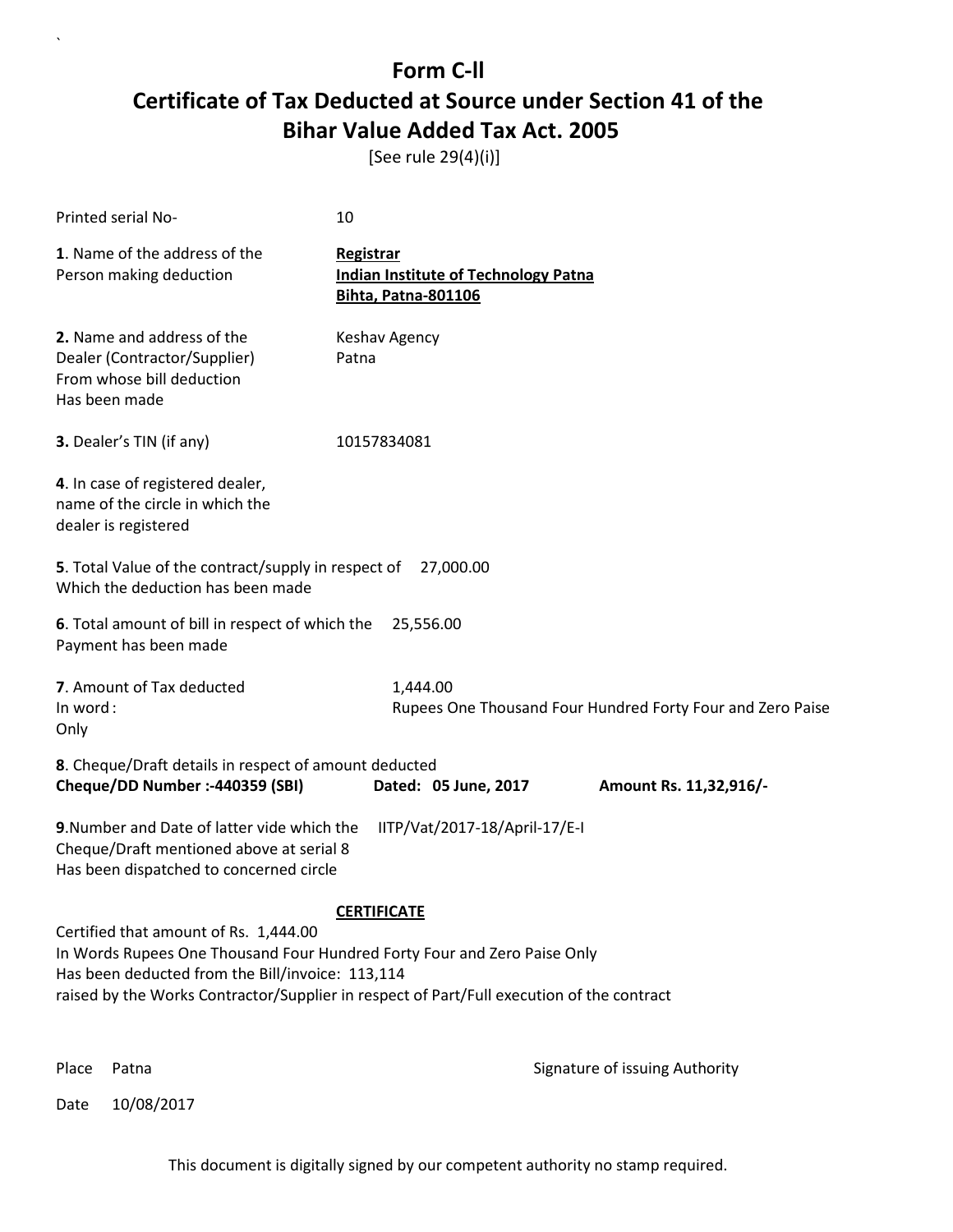[See rule 29(4)(i)]

| Printed serial No-                                                                                                                                                                                                                      | 11                                                                                     |                                |
|-----------------------------------------------------------------------------------------------------------------------------------------------------------------------------------------------------------------------------------------|----------------------------------------------------------------------------------------|--------------------------------|
| 1. Name of the address of the<br>Person making deduction                                                                                                                                                                                | Registrar<br><b>Indian Institute of Technology Patna</b><br><b>Bihta, Patna-801106</b> |                                |
| 2. Name and address of the<br>Dealer (Contractor/Supplier)<br>From whose bill deduction<br>Has been made                                                                                                                                | M/S hubnet Computers<br>Patna                                                          |                                |
| 3. Dealer's TIN (if any)                                                                                                                                                                                                                | 10156529089                                                                            |                                |
| 4. In case of registered dealer,<br>name of the circle in which the<br>dealer is registered                                                                                                                                             |                                                                                        |                                |
| 5. Total Value of the contract/supply in respect of<br>Which the deduction has been made                                                                                                                                                | 3,710.00                                                                               |                                |
| 6. Total amount of bill in respect of which the<br>Payment has been made                                                                                                                                                                | 3,500.00                                                                               |                                |
| 7. Amount of Tax deducted<br>In word:                                                                                                                                                                                                   | 210.00<br>Rupees Two Hundred Ten and Zero Paise Only                                   |                                |
| 8. Cheque/Draft details in respect of amount deducted<br>Cheque/DD Number :- 440359 (SBI)                                                                                                                                               | Dated: 05 June, 2017                                                                   | Amount Rs. 11,32,916/-         |
| 9. Number and Date of latter vide which the<br>Cheque/Draft mentioned above at serial 8<br>Has been dispatched to concerned circle                                                                                                      | IITP/Vat/2017-18/April-17/E-I                                                          |                                |
|                                                                                                                                                                                                                                         | <b>CERTIFICATE</b>                                                                     |                                |
| Certified that amount of Rs. 210.00<br>In Words Rupees Two Hundred Ten and Zero Paise Only<br>Has been deducted from the Bill/invoice: 517<br>raised by the Works Contractor/Supplier in respect of Part/Full execution of the contract |                                                                                        |                                |
| Place<br>Patna                                                                                                                                                                                                                          |                                                                                        | Signature of issuing Authority |

Date 10/08/2017

 $\overline{\phantom{a}}$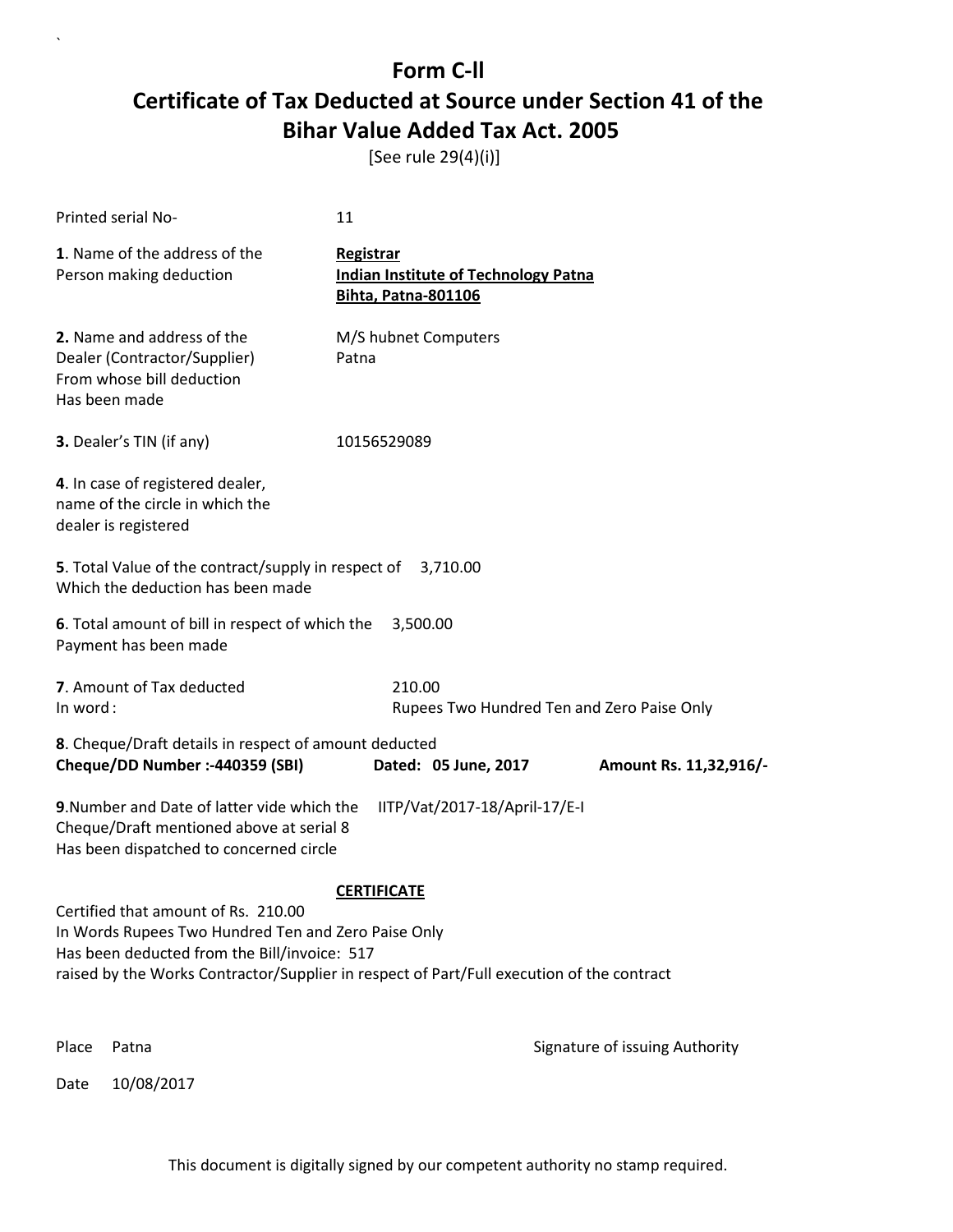[See rule 29(4)(i)]

| Printed serial No-                                                                                                                                                                                                                                                                  | 12                                                                                            |  |  |
|-------------------------------------------------------------------------------------------------------------------------------------------------------------------------------------------------------------------------------------------------------------------------------------|-----------------------------------------------------------------------------------------------|--|--|
| 1. Name of the address of the<br>Person making deduction                                                                                                                                                                                                                            | <b>Registrar</b><br><b>Indian Institute of Technology Patna</b><br><b>Bihta, Patna-801106</b> |  |  |
| 2. Name and address of the<br>Dealer (Contractor/Supplier)<br>From whose bill deduction<br>Has been made                                                                                                                                                                            | Angeethi Hospitality<br>Bitha, Patna                                                          |  |  |
| 3. Dealer's TIN (if any)                                                                                                                                                                                                                                                            | 10047889071                                                                                   |  |  |
| 4. In case of registered dealer,<br>name of the circle in which the<br>dealer is registered                                                                                                                                                                                         |                                                                                               |  |  |
| 5. Total Value of the contract/supply in respect of<br>Which the deduction has been made                                                                                                                                                                                            | 13,068.00                                                                                     |  |  |
| 6. Total amount of bill in respect of which the<br>11,448.00<br>Payment has been made                                                                                                                                                                                               |                                                                                               |  |  |
| 7. Amount of Tax deducted<br>In word:                                                                                                                                                                                                                                               | 1,620.00<br>Rupees One Thousand Six Hundred Twenty and Zero Paise Only                        |  |  |
| 8. Cheque/Draft details in respect of amount deducted<br>Cheque/DD Number :- 440359 (SBI)                                                                                                                                                                                           | Dated: 05 June, 2017<br>Amount Rs. 11,32,916/-                                                |  |  |
| 9. Number and Date of latter vide which the<br>Cheque/Draft mentioned above at serial 8<br>Has been dispatched to concerned circle                                                                                                                                                  | IITP/Vat/2017-18/April-17/E-I                                                                 |  |  |
| <b>CERTIFICATE</b><br>Certified that amount of Rs. 1,620.00<br>In Words Rupees One Thousand Six Hundred Twenty and Zero Paise Only<br>Has been deducted from the Bill/invoice: 116,117<br>raised by the Works Contractor/Supplier in respect of Part/Full execution of the contract |                                                                                               |  |  |
| Place<br>Patna                                                                                                                                                                                                                                                                      | Signature of issuing Authority                                                                |  |  |

Date 10/08/2017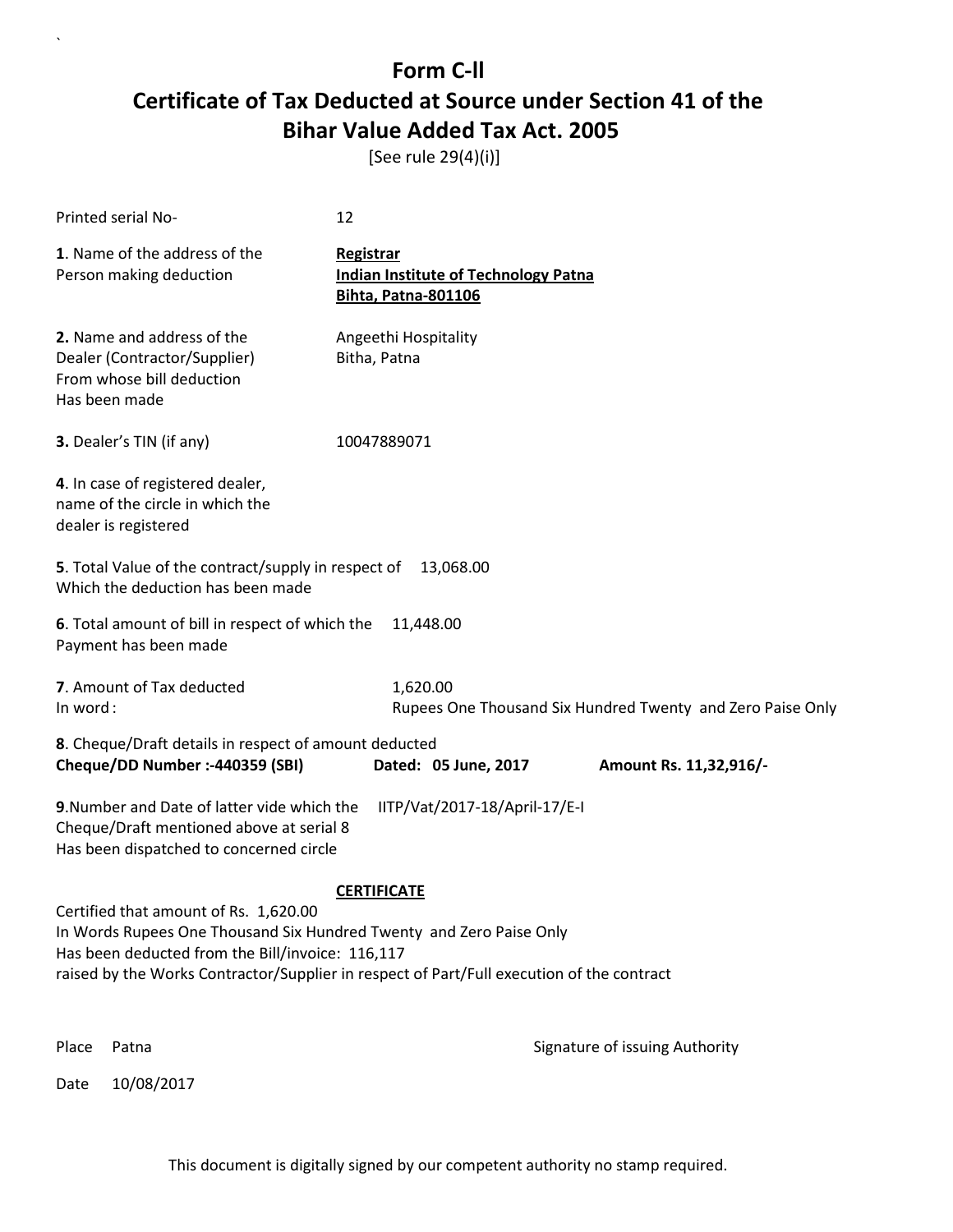[See rule 29(4)(i)]

| Printed serial No-                                                                                                                                                                                                                                                                   | 13                                                                                            |                                                       |
|--------------------------------------------------------------------------------------------------------------------------------------------------------------------------------------------------------------------------------------------------------------------------------------|-----------------------------------------------------------------------------------------------|-------------------------------------------------------|
| 1. Name of the address of the<br>Person making deduction                                                                                                                                                                                                                             | <b>Registrar</b><br><b>Indian Institute of Technology Patna</b><br><b>Bihta, Patna-801106</b> |                                                       |
| 2. Name and address of the<br>Dealer (Contractor/Supplier)<br>From whose bill deduction<br>Has been made                                                                                                                                                                             | M/s Sajawat<br>Patna                                                                          |                                                       |
| 3. Dealer's TIN (if any)                                                                                                                                                                                                                                                             | 10151790014                                                                                   |                                                       |
| 4. In case of registered dealer,<br>name of the circle in which the<br>dealer is registered                                                                                                                                                                                          |                                                                                               |                                                       |
| 5. Total Value of the contract/supply in respect of<br>Which the deduction has been made                                                                                                                                                                                             | 12,050.00                                                                                     |                                                       |
| 6. Total amount of bill in respect of which the<br>Payment has been made                                                                                                                                                                                                             | 10,478.00                                                                                     |                                                       |
| 7. Amount of Tax deducted<br>In word:<br>Paise Only                                                                                                                                                                                                                                  | 1,572.00                                                                                      | Rupees One Thousand Five Hundred Seventy Two and Zero |
| 8. Cheque/Draft details in respect of amount deducted<br>Cheque/DD Number :- 440359 (SBI)                                                                                                                                                                                            | Dated: 05 June, 2017                                                                          | Amount Rs. 11,32,916/-                                |
| 9. Number and Date of latter vide which the<br>Cheque/Draft mentioned above at serial 8<br>Has been dispatched to concerned circle                                                                                                                                                   | IITP/Vat/2017-18/April-17/E-I                                                                 |                                                       |
| <b>CERTIFICATE</b><br>Certified that amount of Rs. 1,572.00<br>In Words Rupees One Thousand Five Hundred Seventy Two and Zero Paise Only<br>Has been deducted from the Bill/invoice: 05<br>raised by the Works Contractor/Supplier in respect of Part/Full execution of the contract |                                                                                               |                                                       |

`

Place Patna **Property** Place Patna Signature of issuing Authority

Date 10/08/2017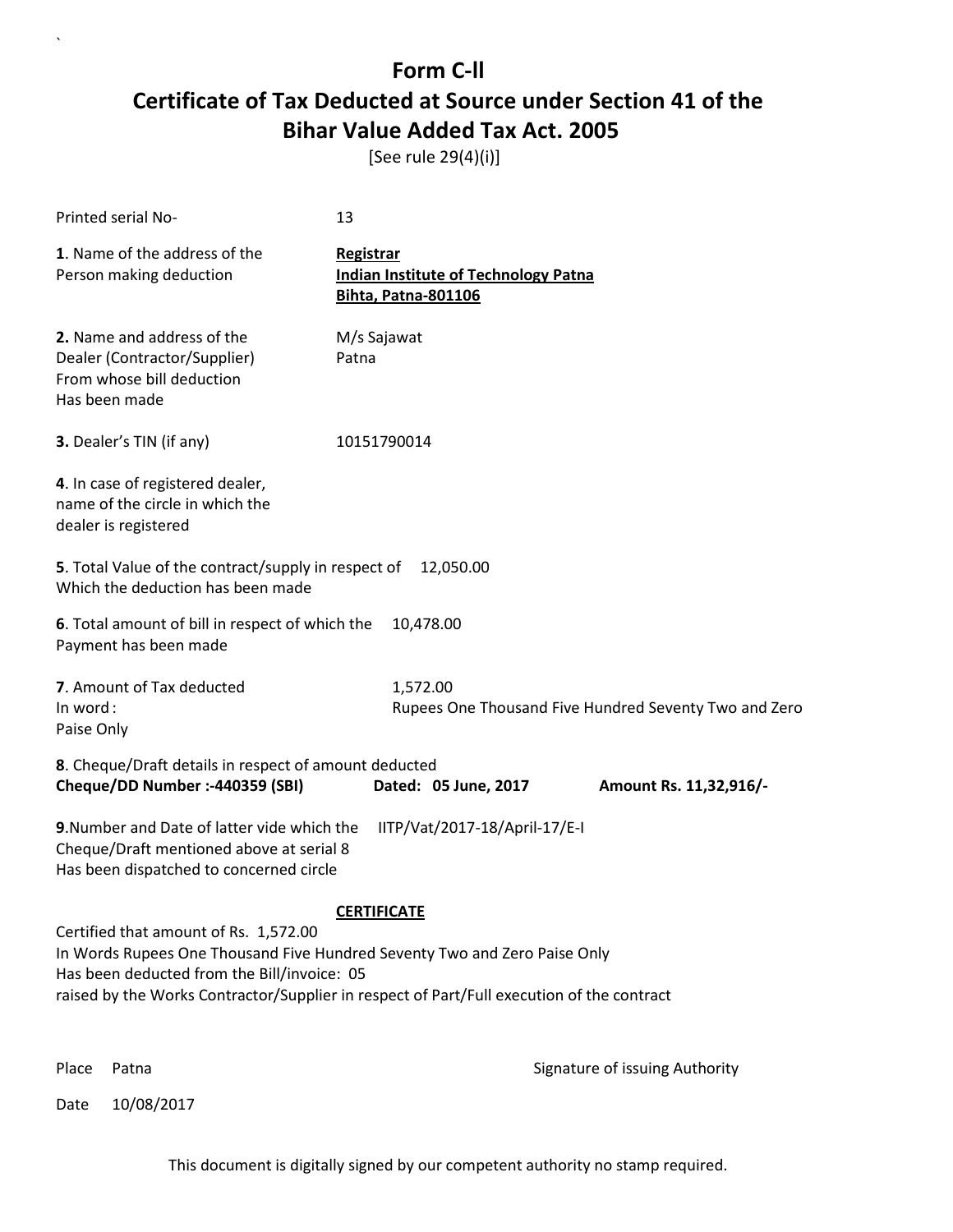[See rule 29(4)(i)]

 $\overline{\phantom{a}}$ 

|                                                                                                                                                                                                                                                                       | Printed serial No-                                                                                                                 | 14                                                                                     |                                                    |
|-----------------------------------------------------------------------------------------------------------------------------------------------------------------------------------------------------------------------------------------------------------------------|------------------------------------------------------------------------------------------------------------------------------------|----------------------------------------------------------------------------------------|----------------------------------------------------|
|                                                                                                                                                                                                                                                                       | 1. Name of the address of the<br>Person making deduction                                                                           | Registrar<br><b>Indian Institute of Technology Patna</b><br><b>Bihta, Patna-801106</b> |                                                    |
|                                                                                                                                                                                                                                                                       | 2. Name and address of the<br>Dealer (Contractor/Supplier)<br>From whose bill deduction<br>Has been made                           | M/S hubnet Computers<br>Patna                                                          |                                                    |
|                                                                                                                                                                                                                                                                       | 3. Dealer's TIN (if any)                                                                                                           | 10156529089                                                                            |                                                    |
|                                                                                                                                                                                                                                                                       | 4. In case of registered dealer,<br>name of the circle in which the<br>dealer is registered                                        |                                                                                        |                                                    |
| 5. Total Value of the contract/supply in respect of<br>11,024.00<br>Which the deduction has been made                                                                                                                                                                 |                                                                                                                                    |                                                                                        |                                                    |
| 6. Total amount of bill in respect of which the<br>10,400.00<br>Payment has been made                                                                                                                                                                                 |                                                                                                                                    |                                                                                        |                                                    |
| In word:                                                                                                                                                                                                                                                              | 7. Amount of Tax deducted                                                                                                          | 624.00                                                                                 | Rupees Six Hundred Twenty Four and Zero Paise Only |
|                                                                                                                                                                                                                                                                       | 8. Cheque/Draft details in respect of amount deducted<br>Cheque/DD Number :- 440359 (SBI)                                          | Dated: 05 June, 2017                                                                   | Amount Rs. 11,32,916/-                             |
|                                                                                                                                                                                                                                                                       | 9. Number and Date of latter vide which the<br>Cheque/Draft mentioned above at serial 8<br>Has been dispatched to concerned circle | IITP/Vat/2017-18/April-17/E-I                                                          |                                                    |
| <b>CERTIFICATE</b><br>Certified that amount of Rs. 624.00<br>In Words Rupees Six Hundred Twenty Four and Zero Paise Only<br>Has been deducted from the Bill/invoice: 521<br>raised by the Works Contractor/Supplier in respect of Part/Full execution of the contract |                                                                                                                                    |                                                                                        |                                                    |
| Place                                                                                                                                                                                                                                                                 | Patna                                                                                                                              |                                                                                        | Signature of issuing Authority                     |
| Date                                                                                                                                                                                                                                                                  | 10/08/2017                                                                                                                         |                                                                                        |                                                    |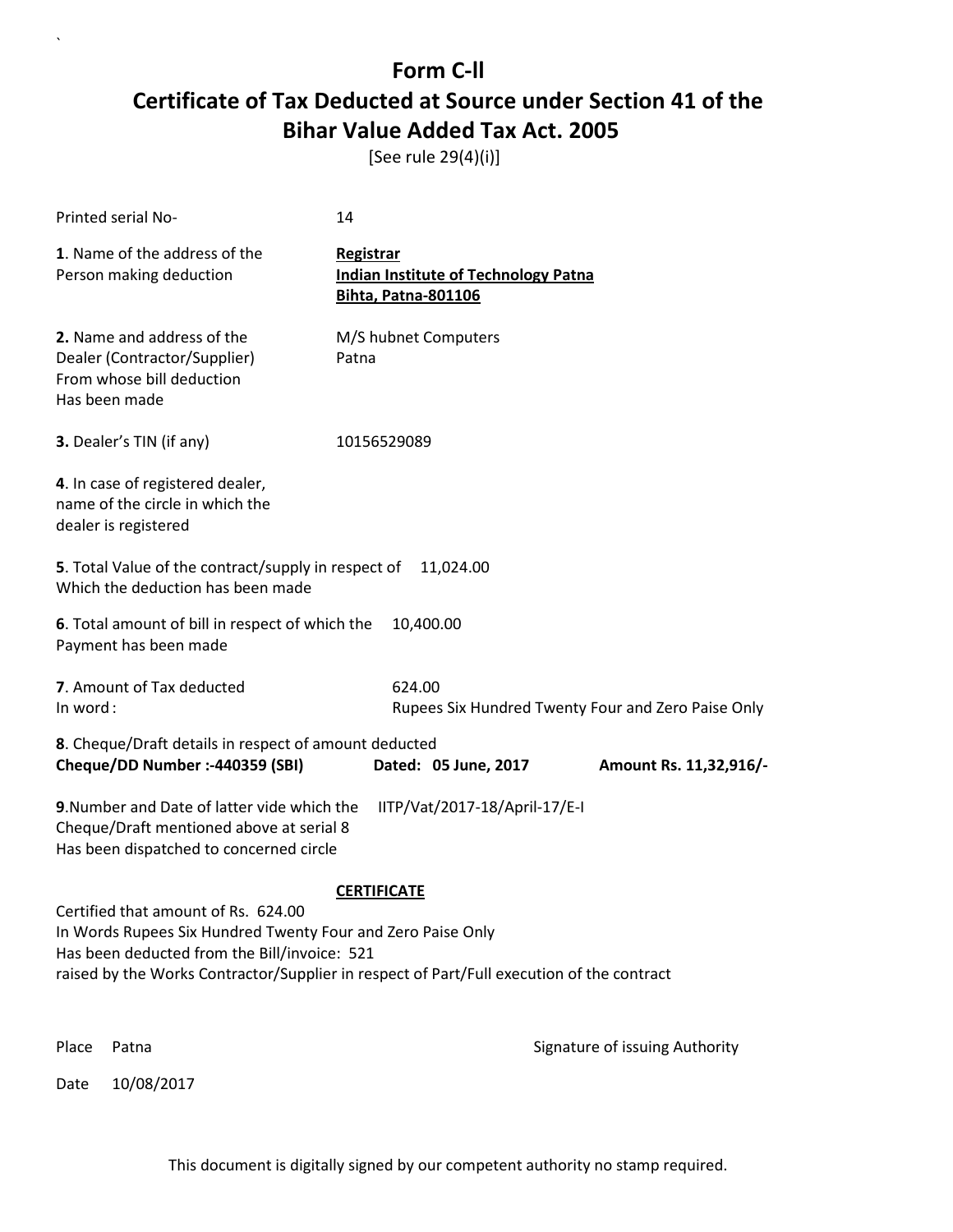[See rule 29(4)(i)]

| Printed serial No-                                                                                                                  | 15                                                                                        |  |
|-------------------------------------------------------------------------------------------------------------------------------------|-------------------------------------------------------------------------------------------|--|
| 1. Name of the address of the<br>Person making deduction                                                                            | Registrar<br><b>Indian Institute of Technology Patna</b><br><b>Bihta, Patna-801106</b>    |  |
| 2. Name and address of the<br>Dealer (Contractor/Supplier)<br>From whose bill deduction<br>Has been made                            | M/s Pathfinder Store<br>Patna                                                             |  |
| 3. Dealer's TIN (if any)                                                                                                            | 10049280065                                                                               |  |
| 4. In case of registered dealer,<br>name of the circle in which the<br>dealer is registered                                         |                                                                                           |  |
| 5. Total Value of the contract/supply in respect of<br>1,513.00<br>Which the deduction has been made                                |                                                                                           |  |
| 6. Total amount of bill in respect of which the<br>Payment has been made                                                            | 1,427.00                                                                                  |  |
| 7. Amount of Tax deducted<br>In word:                                                                                               | 86.00<br>Rupees Eighty Six and Zero Paise Only                                            |  |
| 8. Cheque/Draft details in respect of amount deducted<br>Cheque/DD Number :- 440359 (SBI)                                           | Dated: 05 June, 2017<br>Amount Rs. 11,32,916/-                                            |  |
| 9. Number and Date of latter vide which the<br>Cheque/Draft mentioned above at serial 8<br>Has been dispatched to concerned circle  | IITP/Vat/2017-18/April-17/E-I                                                             |  |
|                                                                                                                                     | <b>CERTIFICATE</b>                                                                        |  |
| Certified that amount of Rs. 86.00<br>In Words Rupees Eighty Six and Zero Paise Only<br>Has been deducted from the Bill/invoice: 28 | raised by the Works Contractor/Supplier in respect of Part/Full execution of the contract |  |
| Place<br>Patna                                                                                                                      | Signature of issuing Authority                                                            |  |

Date 10/08/2017

 $\overline{\phantom{a}}$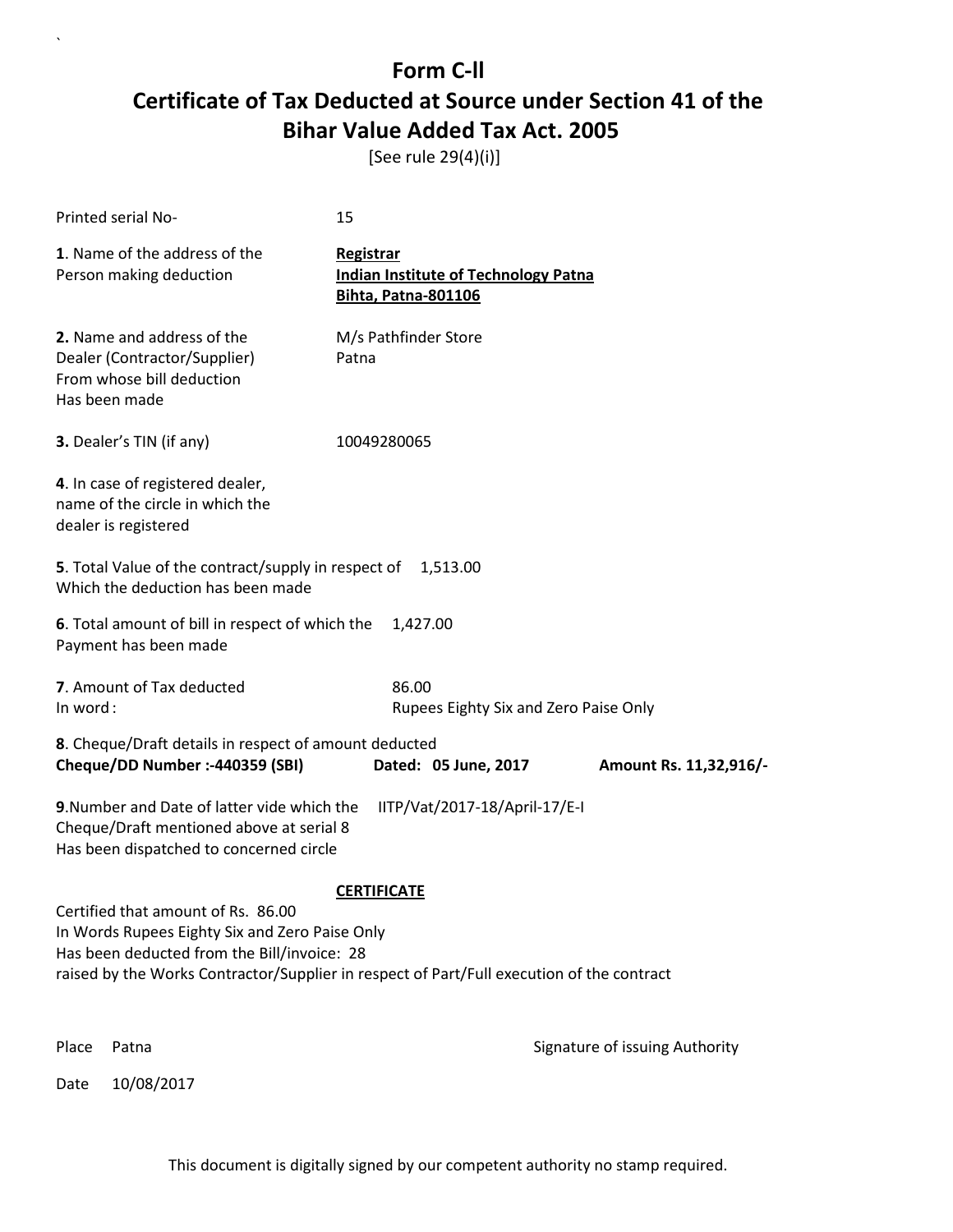[See rule 29(4)(i)]

| Printed serial No-                                                                                                                                                                                                                   | 16                                                                                            |                                |
|--------------------------------------------------------------------------------------------------------------------------------------------------------------------------------------------------------------------------------------|-----------------------------------------------------------------------------------------------|--------------------------------|
| 1. Name of the address of the<br>Person making deduction                                                                                                                                                                             | <b>Registrar</b><br><b>Indian Institute of Technology Patna</b><br><b>Bihta, Patna-801106</b> |                                |
| 2. Name and address of the<br>Dealer (Contractor/Supplier)<br>From whose bill deduction<br>Has been made                                                                                                                             | M/S Usha Air Products Ltd<br>Dasratha, New ByPass Road, Patna-02                              |                                |
| 3. Dealer's TIN (if any)                                                                                                                                                                                                             | 10120044048                                                                                   |                                |
| 4. In case of registered dealer,<br>name of the circle in which the<br>dealer is registered                                                                                                                                          |                                                                                               |                                |
| 5. Total Value of the contract/supply in respect of<br>Which the deduction has been made                                                                                                                                             | 13600.00                                                                                      |                                |
| 6. Total amount of bill in respect of which the<br>Payment has been made                                                                                                                                                             | 13,000.00                                                                                     |                                |
| 7. Amount of Tax deducted<br>In word:                                                                                                                                                                                                | 600.00<br>Rupees Six Hundred and Zero Paise Only                                              |                                |
| 8. Cheque/Draft details in respect of amount deducted<br>Cheque/DD Number :- 440359 (SBI)                                                                                                                                            | Dated: 05 June, 2017                                                                          | Amount Rs. 11,32,916/-         |
| 9. Number and Date of latter vide which the<br>Cheque/Draft mentioned above at serial 8<br>Has been dispatched to concerned circle                                                                                                   | IITP/Vat/2017-18/April-17/E-I                                                                 |                                |
|                                                                                                                                                                                                                                      | <b>CERTIFICATE</b>                                                                            |                                |
| Certified that amount of Rs. 600.00<br>In Words Rupees Six Hundred and Zero Paise Only<br>Has been deducted from the Bill/invoice: 9676<br>raised by the Works Contractor/Supplier in respect of Part/Full execution of the contract |                                                                                               |                                |
| Place<br>Patna                                                                                                                                                                                                                       |                                                                                               | Signature of issuing Authority |

Date 10/08/2017

 $\overline{\phantom{a}}$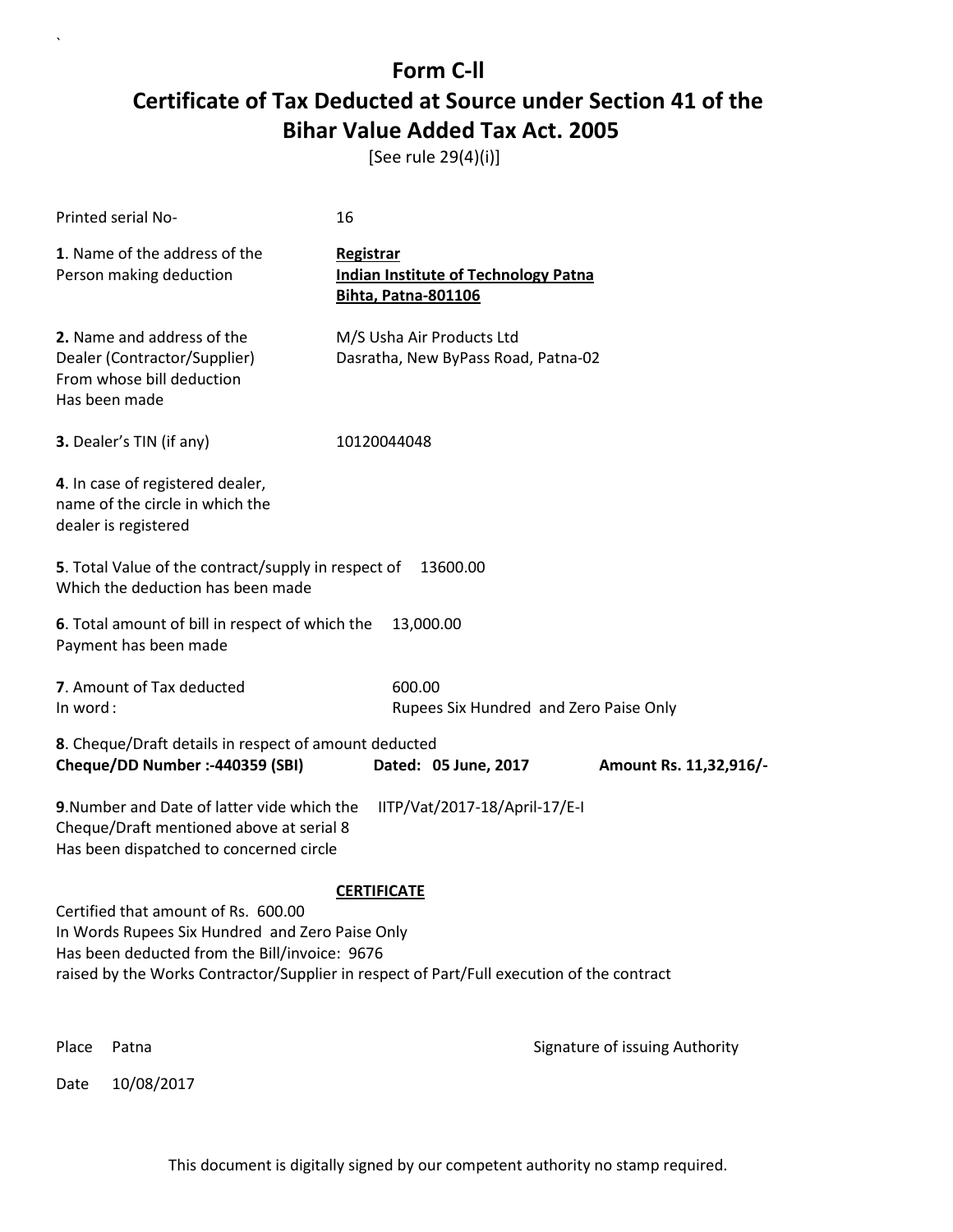[See rule 29(4)(i)]

| Printed serial No-                                                                                                                                                                                                                              | 17                                                                                            |                                                    |
|-------------------------------------------------------------------------------------------------------------------------------------------------------------------------------------------------------------------------------------------------|-----------------------------------------------------------------------------------------------|----------------------------------------------------|
| 1. Name of the address of the<br>Person making deduction                                                                                                                                                                                        | <b>Registrar</b><br><b>Indian Institute of Technology Patna</b><br><b>Bihta, Patna-801106</b> |                                                    |
| 2. Name and address of the<br>Dealer (Contractor/Supplier)<br>From whose bill deduction<br>Has been made                                                                                                                                        | Angeethi Hospitality<br>Bitha, Patna                                                          |                                                    |
| 3. Dealer's TIN (if any)                                                                                                                                                                                                                        | 10047889071                                                                                   |                                                    |
| 4. In case of registered dealer,<br>name of the circle in which the<br>dealer is registered                                                                                                                                                     |                                                                                               |                                                    |
| 5. Total Value of the contract/supply in respect of<br>Which the deduction has been made                                                                                                                                                        | 1,960.00                                                                                      |                                                    |
| 6. Total amount of bill in respect of which the<br>Payment has been made                                                                                                                                                                        | 1,717.00                                                                                      |                                                    |
| 7. Amount of Tax deducted<br>In word:                                                                                                                                                                                                           | 243.00                                                                                        | Rupees Two Hundred Forty Three and Zero Paise Only |
| 8. Cheque/Draft details in respect of amount deducted<br>Cheque/DD Number :- 440359 (SBI)                                                                                                                                                       | Dated: 05 June, 2017                                                                          | Amount Rs. 11,32,916/-                             |
| 9. Number and Date of latter vide which the<br>Cheque/Draft mentioned above at serial 8<br>Has been dispatched to concerned circle                                                                                                              | IITP/Vat/2017-18/April-17/E-I                                                                 |                                                    |
|                                                                                                                                                                                                                                                 | <b>CERTIFICATE</b>                                                                            |                                                    |
| Certified that amount of Rs. 243.00<br>In Words Rupees Two Hundred Forty Three and Zero Paise Only<br>Has been deducted from the Bill/invoice: 115<br>raised by the Works Contractor/Supplier in respect of Part/Full execution of the contract |                                                                                               |                                                    |
| Place<br>Patna                                                                                                                                                                                                                                  |                                                                                               | Signature of issuing Authority                     |

Date 10/08/2017

 $\overline{\phantom{a}}$